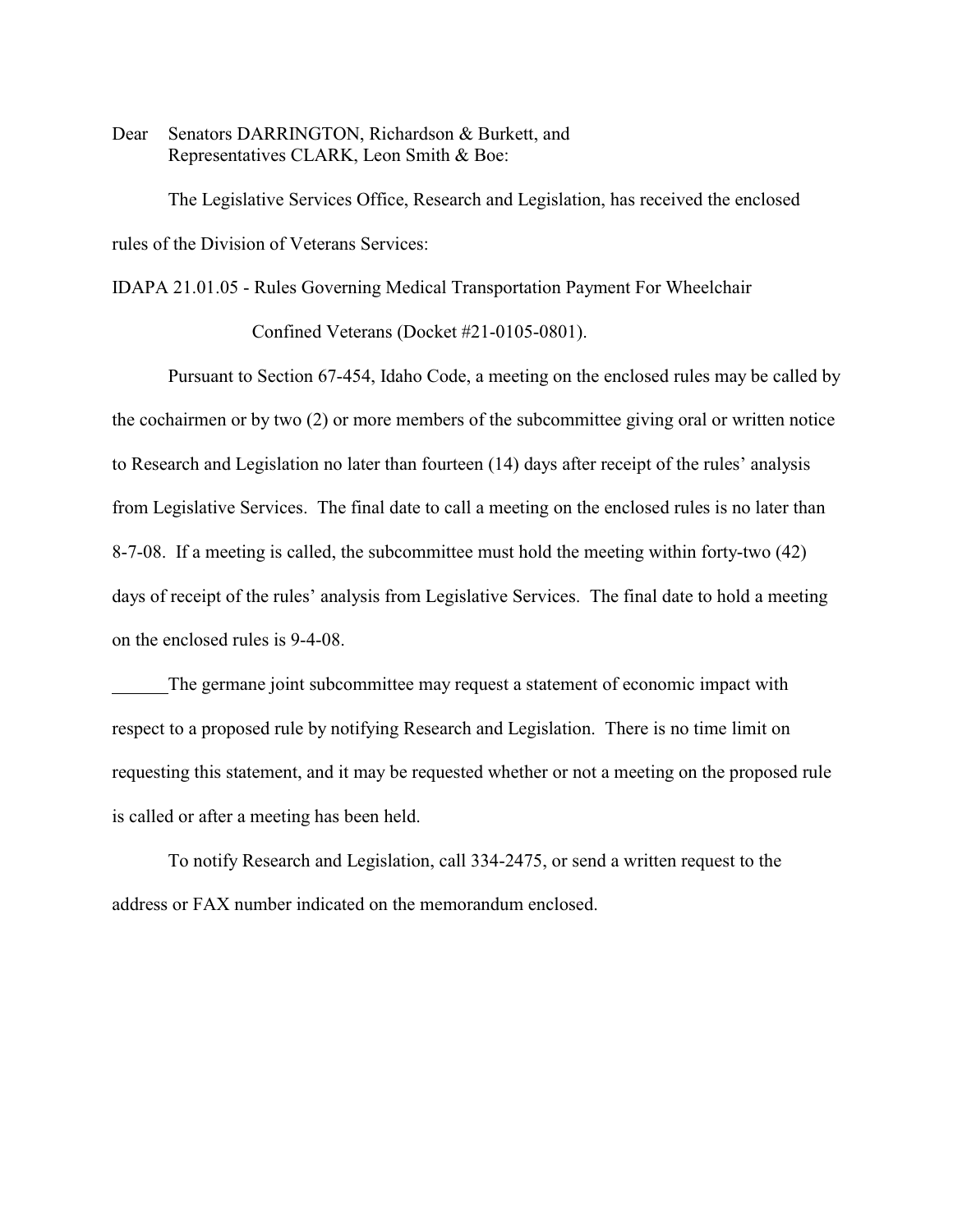# **MEMORANDUM**

- TO: Rules Review Subcommittee of the Senate Judiciary and Rules Committee and the House Judiciary, Rules & Administration Committee
- FROM: Principal Legislative Research Analyst Katharine Gerrity

DATE: July 18, 2008

SUBJECT: Division of Veterans Services

## IDAPA 21.01.05 - Rules Governing Medical Transportation Payment For Wheelchair Confined Veterans (Docket #21-0105-0801)

The Division of Veterans Services submits notice of temporary and proposed rule at IDAPA 21.01.05 - Rules Governing Medical Transportation Payment For Wheelchair Confined Veterans. According to the Division, the change is necessary due to increased expenses for operating a transportation service. The change provides that payment for transportation to and from a medical appointment shall not exceed \$200 (increased from the present \$100) and shall not exceed \$100 (increased from the present \$50) for transportation to or from a medical appointment.

The rule appears to be authorized by Section 65-202, Idaho Code.

cc: Division of Veterans Services David E. Brasuell & Jim Adams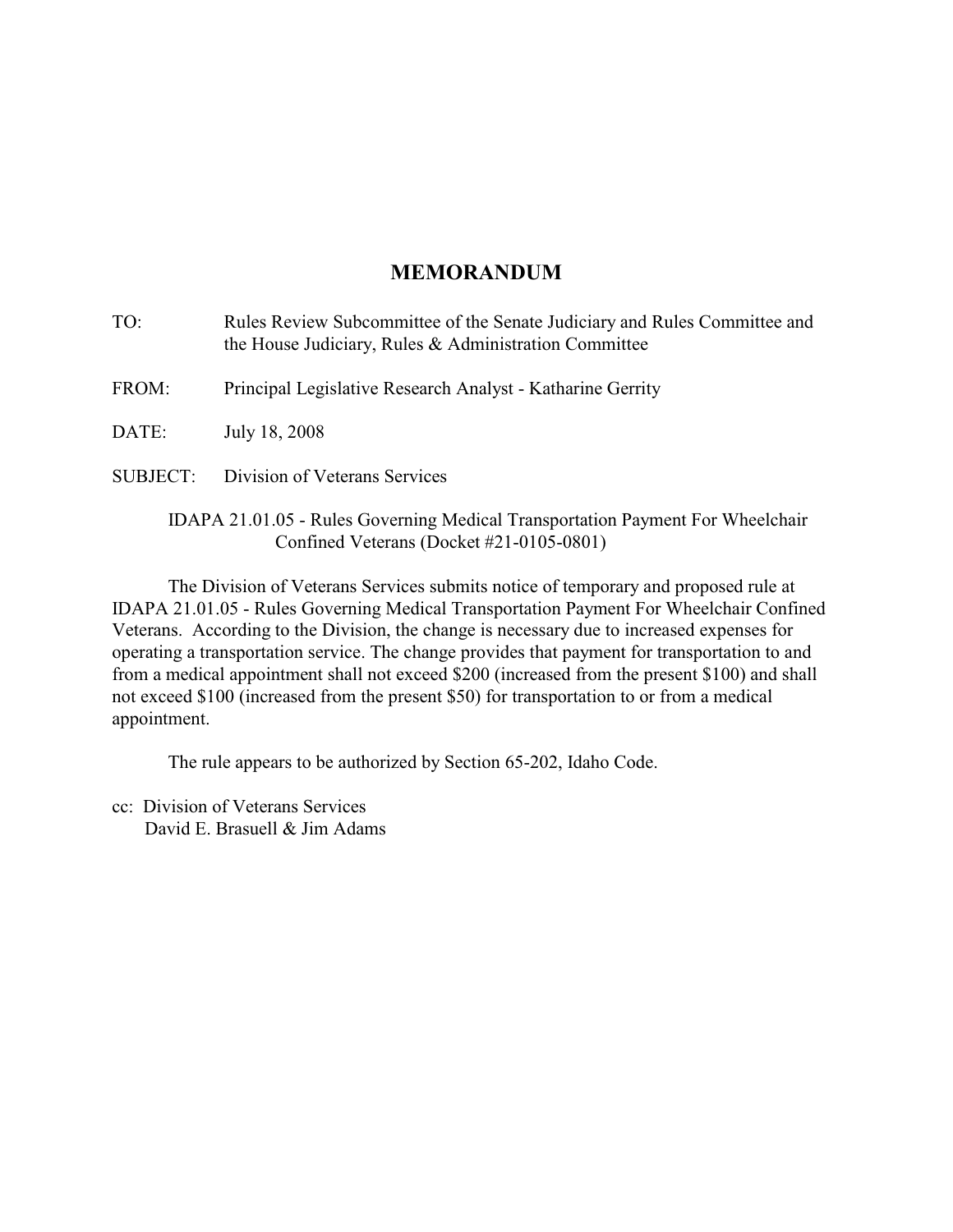## **IDAPA 21 - DIVISION OF VETERANS SERVICES**

#### **21.01.05 - RULES GOVERNING MEDICAL TRANSPORTATION PAYMENT FOR WHEELCHAIR CONFINED VETERANS**

#### **DOCKET NO. 21-0105-0801**

#### **NOTICE OF RULEMAKING - TEMPORARY AND PROPOSED RULE**

**EFFECTIVE DATE:** The effective date of the temporary rule is August 6, 2008.

**AUTHORITY:** In compliance with Sections 67-5221(1) and 67-5226, Idaho Code, notice is hereby given that this agency has adopted a temporary rule, and proposed rulemaking procedures have been initiated. The action is authorized pursuant to Section 65-202, Idaho Code.

**PUBLIC HEARING SCHEDULE:** Public hearing(s) concerning this rulemaking will be scheduled if requested in writing by twenty-five (25) persons, a political subdivision, or an agency, not later than August 20, 2008.

The hearing site(s) will be accessible to persons with disabilities. Requests for accommodation must be made not later than five  $(5)$  days prior to the hearing, to the agency address below.

**DESCRIPTIVE SUMMARY:** The following is the required finding and concise statement of its supporting reasons for adopting a temporary rule and a nontechnical explanation of the substance and purpose of the proposed rulemaking:

The expenses for operating a transportation service have escalated recently. This rule change increases the reimbursement to transportation providers for transporting disabled veterans to medical providers.

**TEMPORARY RULE JUSTIFICATION:** Pursuant to Section(s) 67-5226(1)(c), Idaho Code, the Governor has found that temporary adoption of the rule is appropriate for the following reasons:

The rule change confers a benefit on disabled veterans and transportation providers. The increase in reimbursement will attract new providers and retain current providers.

**FEE SUMMARY:** Pursuant to Section 67-5226(2), the Governor has found that the fee or charge being imposed or increased is justified and necessary to avoid immediate danger and the fee is described herein:  $\dot{N}/A$ 

**FISCAL IMPACT:** The following is a specific description, if applicable, of any negative fiscal impact on the state general fund greater than ten thousand dollars (\$10,000) during the fiscal year:

This rule will increase the reimbursement for veterans' transportation. Reimbursement will not exceed the appropriation for the program.

**NEGOTIATED RULEMAKING:** Pursuant to IDAPA 04.11.01.811, negotiated rulemaking was not conducted because of the need for temporary rulemaking, the simple nature of the proposed rule change, and the benefit being conferred on affected interests*.*

**ASSISTANCE ON TECHNICAL QUESTIONS, SUBMISSION OF WRITTEN COMMENTS:** For assistance on technical questions concerning the temporary and proposed rule, contact Jim Adams, Administrative Support Manager, (208) 246-8770*.*

Anyone may submit written comments regarding the proposed rulemaking. All written comments must be directed to the undersigned and must be delivered on or before August 27, 2008.

DATED this 6th day of June, 2008.